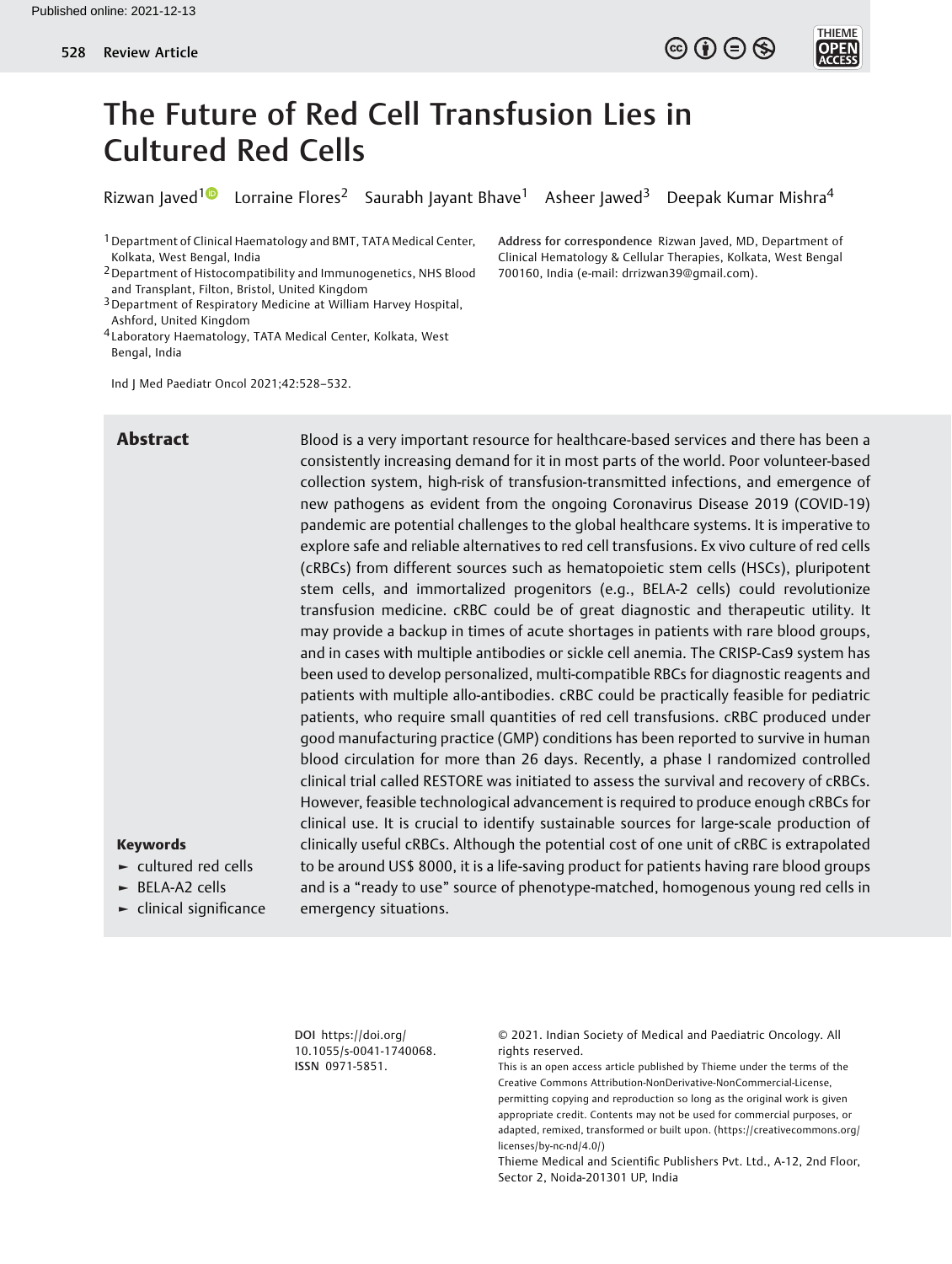# Introduction

Blood is a very important resource for healthcare-based services. Although the demand profile varies in different parts of the world, there has been a consistently increasing demand for blood. In the developed world, the increase in the demand is attributed to longer life expectancy and increase in complex medical procedures, arising from cardiovascular surgeries and oncology treatments, whereas the common causes of red cell transfusion in the developing world are post-partum hemorrhage and severe childhood anemia. The high risk of transfusion-transmitted infections and emergence of new pathogens (such as severe acute respiratory syndrome coronavirus 2 [SARS-CoV-2]) has compounded the problem of safe blood supply shortages.<sup>1</sup> The World Health Organization (WHO) Factsheet 2013 reveals that despite 112.5 million blood donations globally every year, there are around 100,000 deaths annually in the developing countries due to unmet transfusion needs of pregnant women alone.<sup>2</sup> Poor volunteer-based collection system in developing nations and problems with transient supply shortages in the developed world are potential challenges to the global healthcare systems. It is imperative to explore safe and reliable alternatives to red cell transfusions.<sup>3</sup>

We aimed to review the current literature on cultured red cells and its possible clinical applications.

#### Methodology

PubMed and Google databases were searched for effective methods of red cell cultures and its possible future clinical use. The keywords used for literature search included red cell cultures, BELA-A2 cells and transfusion. Reference lists were cross-checked for relevant citations, and more searches were undertaken until the desired information was obtained.

#### Cell Cultures

Ex-vivo red cell cells (cRBCs) could revolutionize transfusion medicine. cRBCs could be derived from different sources such as hematopoietic stem cells (HSCs), immortalized progenitors and pluripotent stem cells. cRBCs could provide a crucial backup during acute shortages in rare blood groups and in cases with multiple antibodies. It is imperative to identify reliable, safe, and sustainable sources for large-scale production of clinically useful cRBCs.

#### Normal Hematopoiesis

Normally, the HSCs differentiate into a common myeloid lineage, megakaryocyte–erythroid precursors, and subsequently to erythroid precursor cells such as burst-forming units (BFU-E) and colony-forming units (CFU-E).<sup>4</sup> The use of erythropoietin is essential for the multiplication of erythroid progenitors making them sensitive to the effect of other growth factors during hematopoiesis. It takes 7 days for the CFU-E to proliferate and differentiate into mature erythroblasts.<sup>5</sup> In the presence of cytokines, erythropoiesis progresses with the development of proerythroblasts,



Fig. 1 (A) Microphotograph of erythroid cultures showing proerythoblasts (yellow arrow), basophilic erythroblasts (green arrow), and polychromatic erythroblasts (condensed chromatin with gray–blue cytoplasm, red arrow) on Day 7 (20x, Giemsa stain). (B) Microphotograph showing reticulocytes in clusters and discreet after filtration of erythroid cultures (20x, Giemsa).

followed by basophilic to polychromatic erythroblasts, and finally to orthochromatic erythroblasts that enucleate into reticulocytes ( $\blacktriangleright$ Fig. 1).<sup>6</sup> Toward the terminal differentiation, the expelled nucleus of the erythroblasts is phagocytosed by macrophages. Presently, laboratory scientists are exploring multiple ways to replicate hematopoiesis in vitro.

# Liquid Culture Methods

Hematopoiesis was initially studied on a semisolid culture medium, but it was difficult to quantitatively analyze the growth kinetics, and biochemical and immunological characteristics of immobilized developing cells. Fibach et al developed the two-step liquid cultures to study erythroid cell development.<sup>7</sup> In the first step, erythroid progenitors from the umbilical cord and adult peripheral blood were amplified using medullary microenvironment, comprising stromal cells, and subsequently, these cells underwent maturation.<sup>6</sup> Douay et al did several studies under well-defined conditions to amplify stem and progenitor cells from cord blood. $8-10$  Thereafter, several researchers developed a modified cocktail of cytokines called SED, which comprised stem cell factor (SCF), erythropoietin (EPO), and dexamethasone. This cocktail helped induce the growth of progenitors cells and their differentiation into stress erythroblasts. The appearance of stress erythroblasts is usually seen during major blood loss and are considered the first line of defense.<sup>11–13</sup> Migliaccio et al modified the SED cocktail to cause massive amplification of cRBCs that had antigens similar to human RBCs in vivo.<sup>14–16</sup> Lately, self-renewing erythroblasts were isolated from early mouse embryos. These primary erythroid precursors extensively proliferated ex vivo on exposure to SED cocktail ( $10^6$  to  $10^{60}$ -fold) and have renewed interest among scientists to search for similar cells in humans. It is believed that these self-renewing erythroblasts could serve as a potential semi-permanent source of cRBCs in the future.<sup>17</sup> Based on the number of media stages (2 to 4), culture systems could be classified and their difference lies in the addition and subtraction of several cytokines (►Table 1). In general, the primary stage causes the expansion of HSCs in the presence of EPO, SCF, and interleukin-3 (IL-3). In the secondary stage, cytokines such as SCF, EPO, and transferrin cause secondary expansion of erythroblasts. EPO and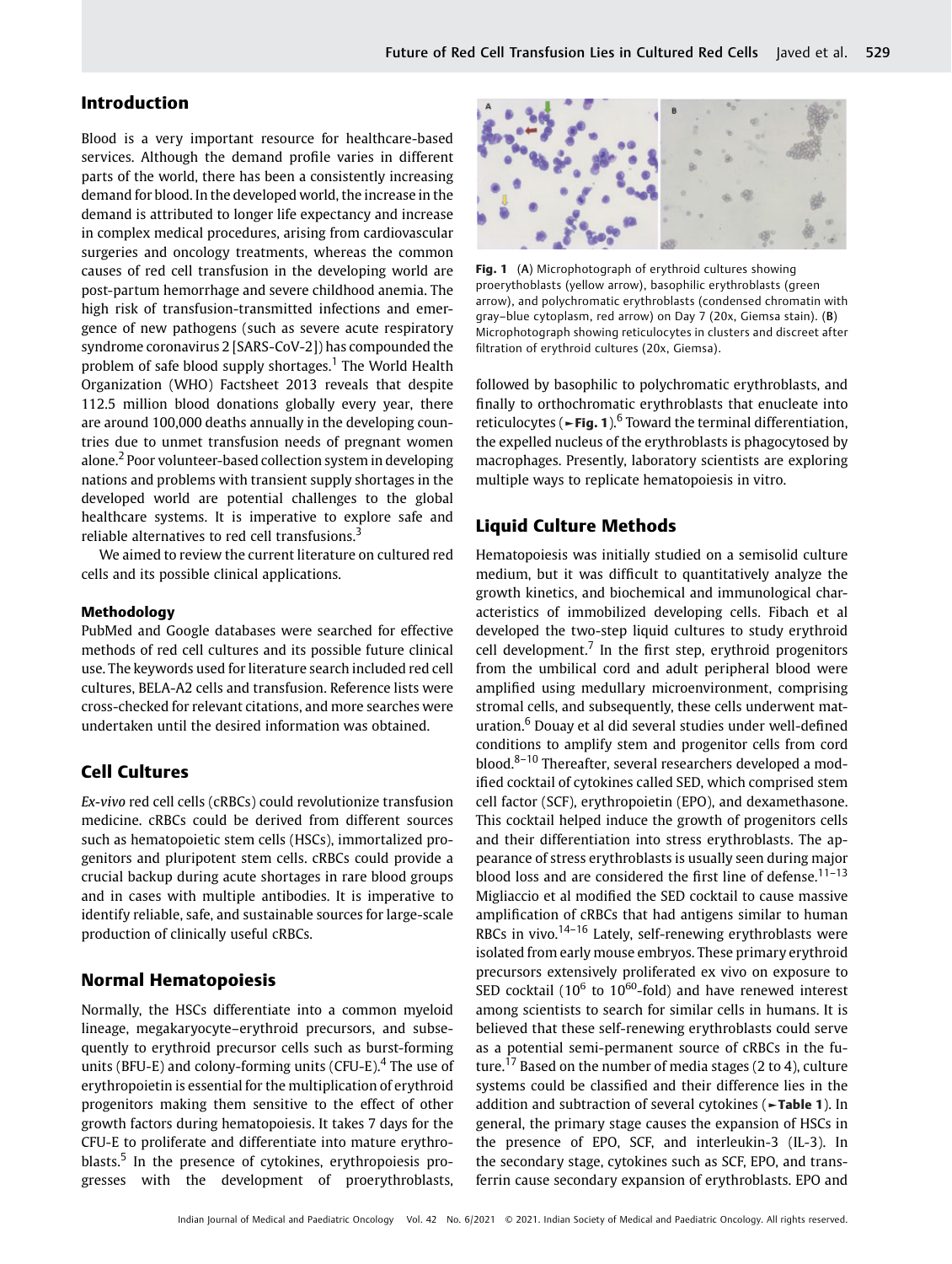Table 1 Types and contents of culture media for erythroid cells

| <b>Primary Medium</b>                                                                                                            |
|----------------------------------------------------------------------------------------------------------------------------------|
| Iscove's modified Dulbecco's media (IMDM) with glutamine,<br>SCF, IL-3, EPO, AB serum, insulin, heparin, holotransferrin,<br>and |
| <b>HAS</b>                                                                                                                       |
| Secondary Medium                                                                                                                 |
| As primary media excluding IL-3                                                                                                  |
| <b>Tertiary Medium</b>                                                                                                           |
| As primary media excluding IL-3 and SCF                                                                                          |

Abbreviations: AB; EPO, erythropoietin; HAS; IL, interleukin; SCF, stem cell factor.

holotransferrin are responsible for the terminal differentiation. Several other cytokines such as IL-6, thrombopoietin (TPO), and Feline McDonough Sarcoma (fms)-like tyrosine kinase 3 (Flt-3), along with glucocorticoids<sup>18</sup> could be added to the first stage to facilitate the expansion before the differentiation. Researchers have also found that early erythroid progenitors self-renew in the presence of glucocorticoids, along with many agonists such as prolyl hydroxylase inhibitors,<sup>19</sup> transforming growth factor  $\beta$  (TGF- $\beta$ ), and peroxisome proliferator-activated receptor  $\alpha$  (PPAR-α).<sup>20,21</sup>

# Growth Curves of cRBC

Normally, cRBCs show a typical sigmoid pattern of proliferation. The hematopoietic progenitors undergo a lag phase, in which the cells do not divide but adapt to the culture conditions.<sup>22</sup> Lag phase is followed by logarithmic (log) growth phase, characterized by active proliferation and exponential increase in cell density and eventually the cells enter the stationary or plateau phase, which reflects the slowing down of cell proliferation as they become confluent (►Fig. 2). The initial progenitors could be derived from the sources (►Fig. 3) discussed below.

Circulating HSCs and progenitor cells derived from healthy human donors and cord blood collections have successfully been cultured. This could be very useful to



Fig. 2 The growth curves showing the cumulative increase of erythroid cell cultures (number of cells in the y-axis) over the a period of time (days) on the x-axis.



Fig. 3 Methods of generating cRBCs. cRBC, culture of red blood cells.

expand the blood supply of rare blood groups. Theoretically, HSCs in a single unit of cord blood could be amplified to make 500 units of RBCs. Because circulating HSCs and progenitor cells have limited proliferative potential, the production of cRBCs depends on a donation-based collection system. The testing of these cells for transfusion-transmitted infections increases the cost and does not completely eliminate the risk of emerging pathogens.<sup>6</sup> cRBCs also have a short half-life; it is required to further optimize the culture conditions. Another drawback of these primary cultures is their genetic variability that influences their growth patterns.

Immortal cells such as pluripotent stem cells (human embryonic stem cells [hESCs]) and induced pluripotent stem cells (iPSCs) can also differentiate into erythroid lineage using human feeder layers. Feeder cells derived from a human or animal source do not divide themselves but allow unlimited proliferation of other cells by secreting growth factors. Genetic engineering and xenobiotic-free method could expand the use of these cells in future.<sup>6</sup>

#### Immortalized Erythroid Cell Line BEL-A2

Early adult erythroblasts are immortalized to produce a stable cell line, which generates an unlimited supply of cRBCs. Immortalized progenitors are currently the focus of research in transfusion medicine as they could be cultured in relatively simple media. On induction, these cells have the potential to differentiate into cRBCs.<sup>6</sup> Trakarnsanga first reported the human immortalized cell line called Bristol erythroid line adult (BEL-A2).<sup>3</sup> The advantage of BEL-A2 is that it avoids long differentiation time (unlike pluripotent stem cells) and does not require constant donations (unlike umbilical cord blood or peripheral blood stem cells). BEL-A2 cells were created using the Tet-inducible human papilloma virus-16-E6/E7 expression system. Their origin lies in  $CD34<sup>+</sup>$ cells of the adult human bone marrow that were cultured for 4 days in a primary medium for erythroid cells. E6 and E7 protein expression was induced using doxycycline on the fifth day. In continuous culture, the doubling time of BEL-A2 cells was 20 hours after Day 100. The cells underwent normal erythropoiesis and showed no functional or molecular difference to ex vivo cultured reticulocytes (►Fig. 1). However,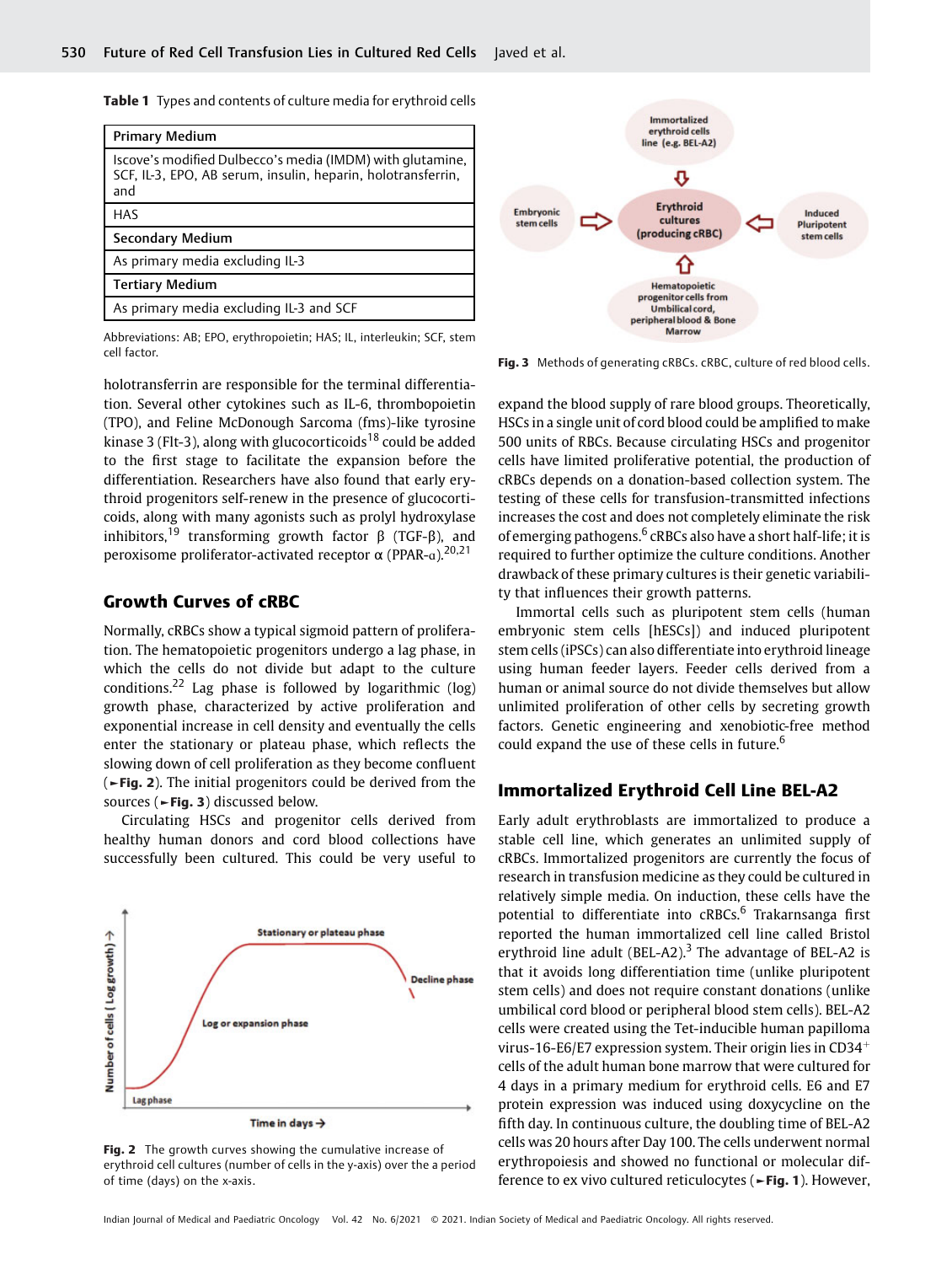enucleation of BEL-A2 cells into mature reticulocytes is around 30%, which is far from optimum.<sup>3</sup>

Whole exome sequencing (WES) has been done to analyze BEL-A2 genotype, particularly genes associated with blood groups and enucleation. Based on the WES data, blood group phenotypes were correctly predicted and showed concordance with serological results.<sup>3,23</sup> The WES data of BEL-A2 could be used for manipulating blood group-related genes by gene editing strategies (such as CRISPR-Cas9). In future, antigen-edited red cells could be of diagnostic utility in transfusion laboratories, and rare blood group cells could be expanded for therapeutic purposes. $^{23}$ 

#### Large-Scale Production of cRBCs

In 2011, the transfusion of cRBCs was proven in principle by Giarratana et al, who produced these cells under good manufacturing practice (GMP) conditions and labeled them with  $^{15}$ Cr. $^{8}$  It was observed that 40 to 60% of the cRBCs remained in the blood circulation of healthy human volunteers on Day 26 after injection comparable to the half-life (28 days) of native RBCs. It has been reported that purified cRBCs could be stored for 4 weeks at 4°C in Sg-M (saline adenine glucose mannitol)-based solutions.<sup>8</sup> Recently, the University of Bristol and the University of Cambridge have initiated a clinical trial called RESTORE involving cRBC. It is a phase I, randomized controlled crossover trial among healthy human subjects to assess the survival and recovery of  $CRBC<sup>24</sup>$  Although there has been some progress in cRBC production, it would require feasible technological advancement to produce enough cRBCs for clinical use. Presently, more than 1000 L of medium is required to produce 1 to  $2 \times 10^{12}$  cells, contained in a unit of blood.<sup>6</sup> Bioreactors are being employed for scaling up cRBC production.<sup>25</sup> Bioreactors mimic hematopoietic microenvironment with biomimetic materials having a continuous perfusion conditions as in the bone marrow. In a bioreactor, an artificial niche comprises a scaffold macroporous structure (polymer matrix), and mesenchymal stem cells are created and subsequently, HSC seeding is done. The conventional twodimensional (2D) culture system is being replaced by a 3D reactor, which could maintain HSCs for a longer period of time, and hence, optimizelarge-scale cRBC production to 10 L in 3 to 4 weeks per reactor.<sup>26</sup>

## Clinical Significance of cRBCs

In the near future, cRBCs could be used to manufacture reagent RBC cell panels of known antigen profile used for testing patient serum having unknown antibodies. Present cell panels mostly cover antigen profile of Caucasians; hence these lack greater diversity of antigens to detect uncommon African and Asian phenotypes. Thus, the availability of these reagent RBC panels could greatly improve transfusion services for multi-transfused patients, likely to have multiple alloantibodies. Multiple blood transfusions often lead to alloimmunization caused by incompatibities at several minor blood group antigens. Hawksworth et al has demonstrated the use of gene-editing strategies on immortalized

|  |  | Table 2 Advantages of cRBCs |  |  |
|--|--|-----------------------------|--|--|
|--|--|-----------------------------|--|--|

| • cRBC are homogenously young and have a longer life span<br>than native RBCs (heterogeneous in age) |
|------------------------------------------------------------------------------------------------------|
| Improved transfusion efficacy as the product has<br>homogenously young cells                         |
| • Personalized antigen-negative red cell transfusions for<br>patients with multiple allo-antibodies  |
| • Provision to produce "rare" blood groups                                                           |
| • Reduces the risk of allo-immunization                                                              |
| • Greatly reduces the risk of transfusion-transmitted<br>infections                                  |
| Inventory management of red cell units is reliable and<br>donor independent                          |
| Diagnostic use in transfusion laboratories                                                           |

erythroid cell line using the CRISP-Cas9 system to knockout several antigen coding genes and generate null phenotype red cells. Hence, these personalized, multi-compatible RBCs could be potentially used for diagnostic reagents and patients with multiple allo-antibodies.<sup>27</sup>

Rare RBC phenotypes lack high-frequency antigens on their surfaces and sometimes, characterized by the presence of antibodies against these antigens (e.g., Bombay blood group or p phenotype of P blood group). Hence, they require only identical rare RBCs for transfusions. The culturing of rare red cell phenotypes could be beneficial to such patients, especially pediatric patients, who require small quantities of red cell transfusions.<sup>28</sup> The application of cRBCs could be extended to antigen-negative red cell units for patients with multiple antibodies or sickle cell anemia. In hemoglobinopathies, it is preferred to transfuse RBCs of a prolonged life span to reduce the frequency of transfusions. Improvements in culture techniques help generate cRBCs having a long life span that could be used in patients  $($  -Table 2).

Because storage lesions of RBCs adversely affect the morbidity and mortality in intensive care patients, it is postulated that RBCs generated under completely standardized conditions are metabolically stable and would considerably reduce storage lesions.<sup>29</sup> It is believed that  $CRBCs$ would be deficient in leukocytes and related cytokines; hence it would greatly reduce the risk of transfusion reactions such as non-hemolytic febrile reactions and TRALI (transfusion-related acute lung injury).

#### Cost of cRBC Units

Several studies have extrapolated the cost of producing 1 unit of cRBC to be around US\$ 8000. Although the price of cRBCs is exorbitant, there is an ongoing debate in the developed world to invest in a life-saving product for patients having rare blood groups or those with multiple allo-antibodies. Ready to use cRBC units, having a homogenous population of young red cells, could obliterate the need for frequent transfusions and frantic searches for phenotypematched blood in emergency situations.<sup>30,31</sup>